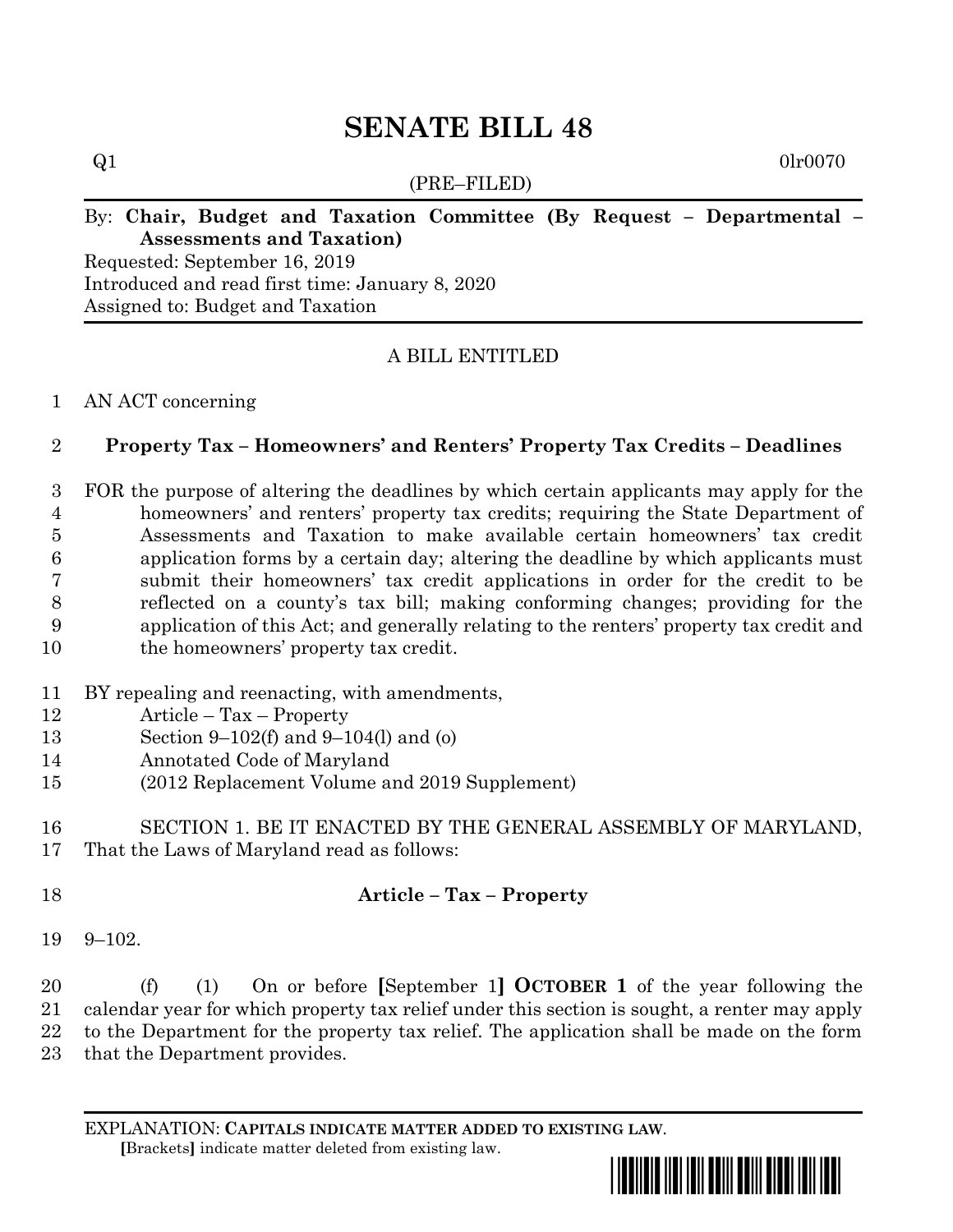#### **SENATE BILL 48**

 (2) For good cause, the Department may accept an application from a renter after **[**September 1**] OCTOBER 1** but on or before October 31 of the year following the calendar year for which property tax relief under this section is sought.

 (3) The renter shall state under oath that the statements in the application are true.

 (4) To substantiate the application, the applicant may be required to provide a copy of an income tax return, or other evidence detailing gross income or net worth.

9–104.

#### (l) (1) **ON OR BEFORE THE FEBRUARY 15 THAT PRECEDES THE TAXABLE YEAR IN WHICH THE PROPERTY TAX CREDIT UNDER THIS SECTION IS SOUGHT, THE DEPARTMENT SHALL MAKE AVAILABLE THAT YEAR'S PROPERTY TAX CREDIT APPLICATION FORM.**

 **(2)** Except as provided in subsections (m) and (u) of this section, on or before **[**September 1**] OCTOBER 1** of the taxable year in which the property tax credit under this section is sought, a homeowner may apply to the Department for a property tax credit under this section. The application shall be made on the form that the Department provides.

 **[**(2)**] (3)** (i) For good cause, the Department may accept an application after **[**September 1**] OCTOBER 1** but on or before October 31 of the taxable year.

- (ii) The Department shall notify the homeowner in writing of its acceptance or rejection of a late application.
- **[**(3)**] (4)** The homeowner shall state under oath that the facts in the application are true.
- **[**(4)**] (5)** To substantiate the application, the applicant may be required to provide a copy of an income tax return, or other evidence detailing gross income or net worth.
- (o) (1) For any eligible application received before the **[**May 1**] APRIL 15** that precedes the taxable year in which the property tax credit under this section is sought, the Department shall request the appropriate county collector to prepare a tax bill that reflects the final tax liability.

 (2) If a homeowner presents the revised tax bill or a tax voucher with the tax bill to the county collector, the homeowner may make a single payment for the final tax liability.